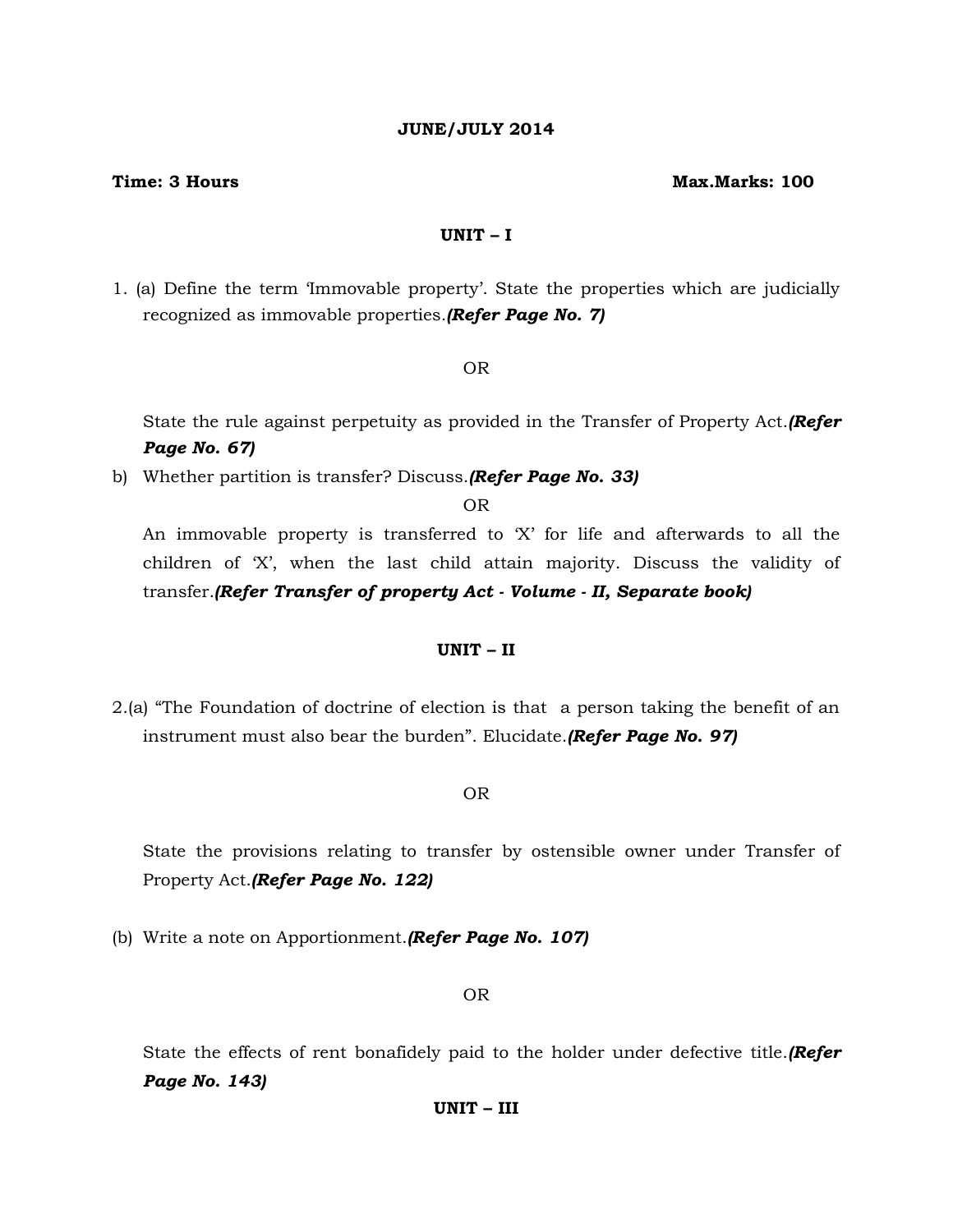3. (a) "Once a mortgage is always a mortgage". Discuss.*(Refer Page No. 224)*

### OR

Explain the law relating to the mortgagors right of redumption.*(Refer Page No. 226)*

(b) 'X' executes a simple mortgage in favour of 'Y' and usufructuary mortgage in favour of 'Z'. 'Z' takes possession of property. 'Y' brings the property for sale. In execution, purchaser Evicts 'Z'. What is the remedy of 'Z'? *(Refer Transfer of property Act - Volume - II, separate book)*

OR

Write a note on Marshalling.*(Refer Page No. 258)*

### **UNIT – IV**

4. (a) Define lease. State in brief rights and liabilities of leasee.*(Refer Page No. 279 & 288)*

## OR

What are the essentials of gift? How gift can be effected?*(Refer Page No. 304 & 306)*

(b) What are the legal presumption as to the duration of lease? *(Refer Page No. 294)*

OR

Write a note on "Donatio mortis causa".*(Refer Page No. 313)*

#### **UNIT – V**

5. (a) Discuss the General authority of atrustee and their statutory powers.*(Refer Page No. 410)*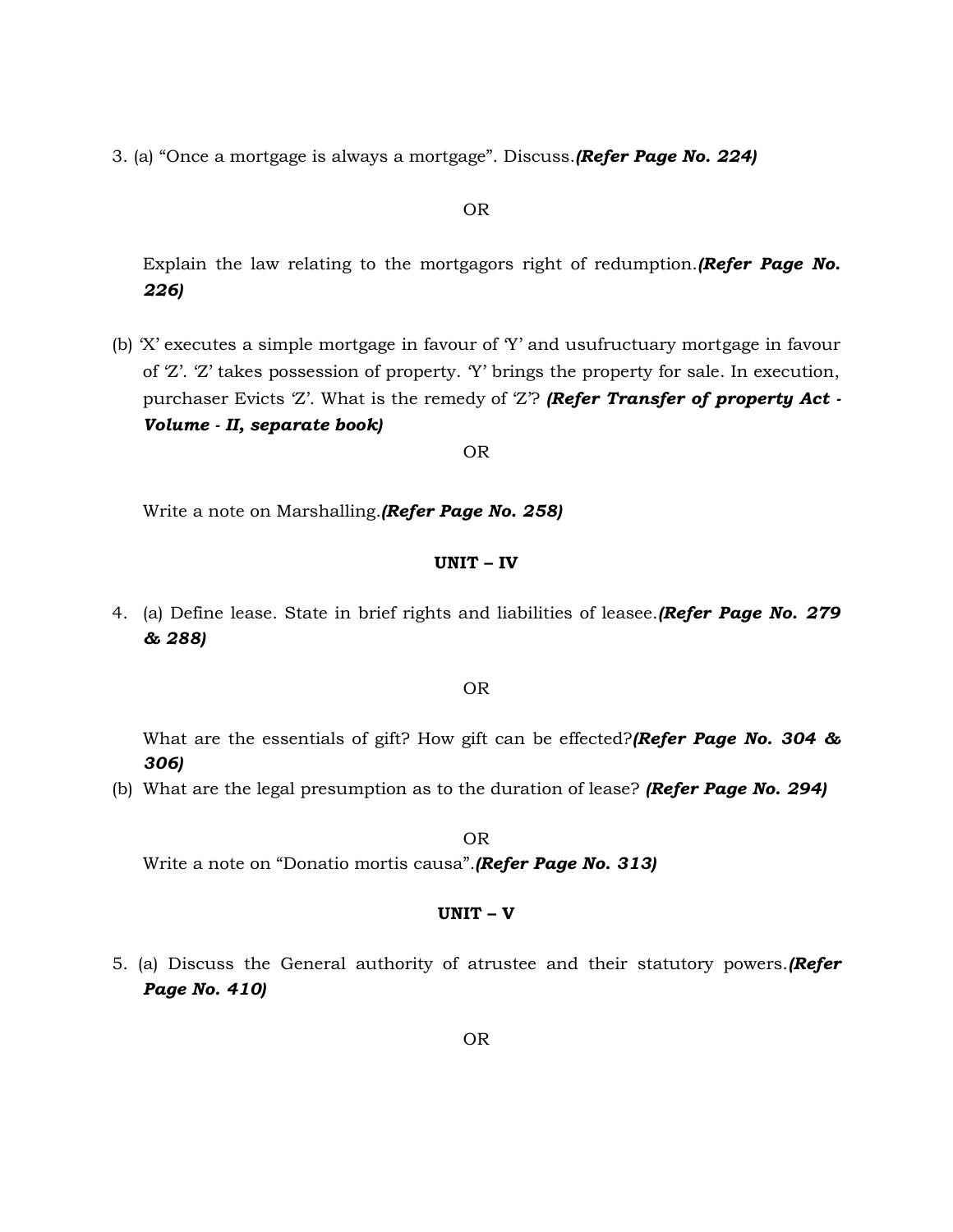Define trust and distinguish trust from ownership and bailment.*(Refer Page No. 383 & 385)*

(b) Write a note on Public Trust.*(Refer Page No. 382)*

OR

Write a note on extinction of trust.*(Refer Page No. 437)*

## 434343

# **DECEMBER - 2014**

**Time: 3 Hours Max.Marks: 100**

- *1. Answer Q. No. 9 and any five of the remaining questions.*
- *2. Q. No. 9 carries 20 marks and the remaining questions carry 16 marks each.*
- *3. Answers should be written either in English or Kannada completely.*
- 1. Define vested and contingent interest and distinguish between vested and contingent interest.*(Refer Page No. 78)*
- 2. The foundation of doctrine of election is that. " A person taking the benefit of an instrument must also bear the burden". Explain.*(Refer Page No. 97)*
- 3. Explain the doctrine of "Part performance".*(Refer Page No. 164)*
- 4. "'Mortgagors' right of redemption is a statutory right and the same cannot be contracted out". Discuss.*(Refer Page No. 224)*
- 5. Define Lease. State in brief rights and liabilities of leasee.*(Refer Page No. 279 & 288)*
- 6. Define Gift. Explain the essentials of Gift.*(Refer Page No. 303)*
- 7. Distinguish between "Trust and Bailment".*(Refer Page No. 385)*

# *8. Write short note on any two of the following:*

(a) Attestation.*(Refer Page No. 14)*